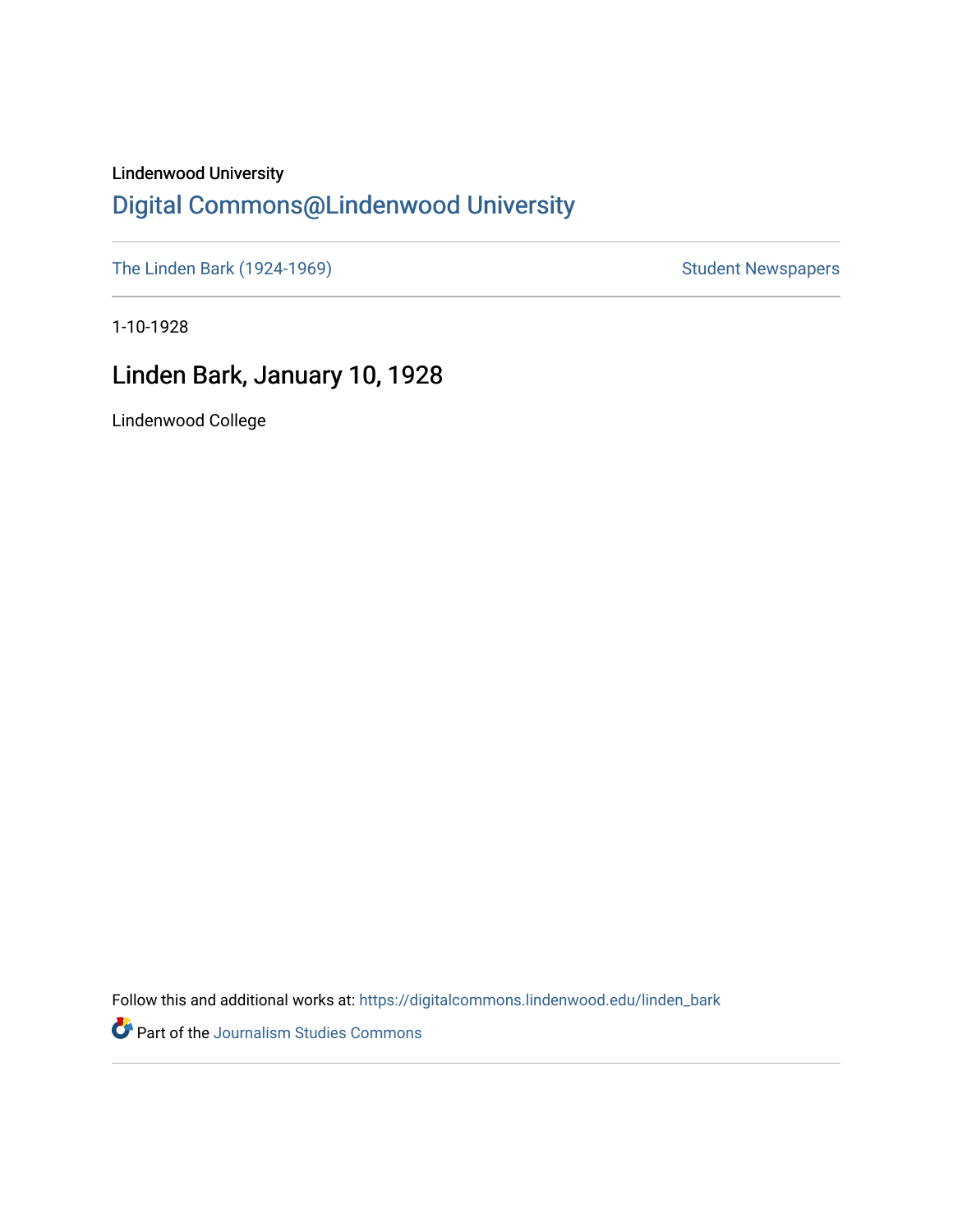

 $V<sub>0</sub>$ , 4. $-N<sub>0</sub>$ , 12. Lindenwood College, St. Charles, Mo., Tucsday, January 10, 1928 Price 5c

#### JOHN G. PIPKIN HONORED BY LEGION

Mr. John G. Pipkin, who is Lindenwood's. representative in the Southwest and is responsible for a lot of girls coming to Lindenwood from that part of *the* country, has been prominently mentioned in an American Legion news dispatch.

Mr. Pipkin and his wife are both very much interested in Legion Work, Mr. Pipkin is commander of the Arkansas department of the American Legion Auxiliary.

There are two other families in the Legion work down in Arkansas Dr. L. J. Kominsky, who is commander of the Texarkana Legion post, and his wife who is president of the Texarkana unity of the auxiliary; and C. R. West, executive committeeman for the first Texas district, and his wife who holds a similar office in the auxiliary.

#### HOLIDAY WEDDINGS

One of the most delightful features of the Roemer's holidays w:.s an automobile trip to Davenport, Iowa, where they attended the Bird-Fox nuptials. Upon their arrival the night before the wedding, they and relatives of the bride and groom were entertained at dinner by the father and mother of the groom. Miss Gertrude Bird is a cousin of Mrs. Roemer. The bride-groom Mr. Frederick H. Fox was formerly of Davenport and now of Detroit.

Dr. Roemer officiated at the ceremony which was performed at the Country Club, 3 p. m. December 28\_ 1927, in a setting made Leautiful with palms and poinsettias in keeping with the Christmas time. The sister of the bride acted as maid of honor, while the groom's brother was the best man. The bride was married in her traveling dress and the couple left immediately after the ceremony for their honeymoon trip

(Continued on page 2, col. 3)

#### DR. AND MRS. ROEMER AT EDUCATIONAL WEEK

Last Saturday Dr. and Mrs. Roemer left for Atlantic City where they are attending National Educational Week. This means that Lindenwood is being represented at the largest National Educational meeting ever held since in a letter to Dr. Roemer from Dr. Robert L. Kelly, of New York. Secretary of the Association of American Colleges, it was learned that a record-breaking attendance was expected. At this important convention three distant sets of meetings are being held, each<br>of two days' duration. The first of two days' duration. meeting is that of the different denominational boards of education, where there will be a general discussion of colleges and their work. The Association of American Colleges and the- Presbyterian College Union are meeting the other four days. Lindenwood is a member of Loth the Association of American Colleges and the Presbyterian College Union.

After Educational Week Dr. and Mrs. Roemer are going to New York City, where they will be entertained by the New York Lindenwod College Club. At Centennial, New York was well represented by members of this club.

#### FAMOUS PIANIST GIRL

M:s.s Clara Rabinovitch, the Rumanian-American pianist, will be at iLndenwood February 2.3, 1928. Miss Rabinovitch received a tremenduous welcome on her Berln debut, being forced to give five encores after her renditon of Chop:n's Sonate. At the close of the long program, including old masters classics and modern music the lights had to be turned out to get the rapturous audience to leave the hall.

Happy New Year.

# THE SPIRIT OF CHRISTMAS

*Santa Came to Lindenwood* 

Family night at Lindenwood is always looked forward to by all of the students, and in fact everycne on the campus. This is the one night of the year when everyone connected with the school is present in the dining room, and gifts are distributed to all of the helpers. No one is omitted when the gifts are distributed. This night is always the last one before the gicls leave for the Christmas vacation, and ''last year" 1927 it was on December 13.

Miss Walter had certainly remembered this famous night, for she had planned quite an elaborate menu (no doubt this served to add several extra pounds on to various members of the student body). The tables, too, had the Christmas spirit for they were bedecked with miniature Christmas trees which were decorated with tinsel and bright colored ornaments.

After dinner was served, old Santa himself made his appearance. He seemed to have quite a difficult time in getting in to the dining room but he finally made his entrance through one of the windows. Following his arrival he distr;buted the gifts among the various member:.

One of the most delightful events of the evening was the orchestra playing throughout the serving of the dinner. This orchestra consisted of five members and was composed of the colored hdp from the kitchen. Little Welley Lee Foley *(son of one of* the members of the orchestra) danced for the girls. and certainly showed them how he could step when any music was played. Another interesting number was the negro spirituals which were sung by the colored men and women who work here. "Swing Low Sweet Chariot" was one of the old favorites sung which was moet cnjoved.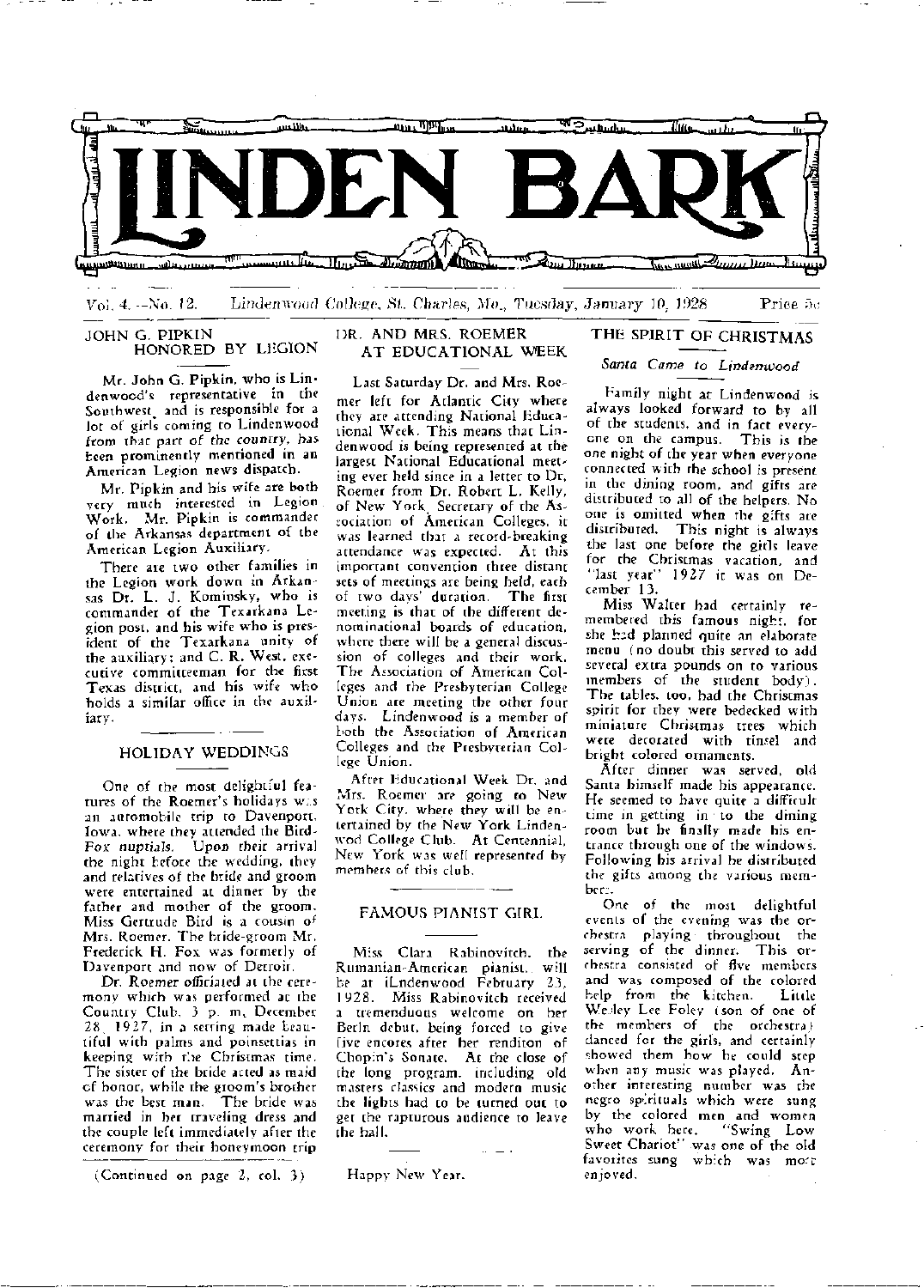# **Linden Bark**

*A Weekly newspaper ·published at Lindenwood College, St. Charles, Missouri,* by *the Department* of *Jourmilism.* 

Published every Tuesday of the school year. Subscription rate, Sl,00 per year, 5 cents per copy.

EDITOR-IN-CHIBF, Ruth Bullion '29 EDITORIAL STAFF: Frances Stone '28 Marcia Wallace '30 Abigail Holmes '30 Mary Merrill '30 Helen Hook '29 Louise Blake '31 ASSOCIATES: Geraldine Thompson '28<br>Elizabeth Kuykendall '28<br>Gertrude Webb '28<br>Kathryn Walker '28 TUESDAY, JAN. 10, 1928

#### *The Linden Bark:*

Little by little the time goes by. Short, if you sing through it. long. if you sigh.

## HAPPY NEW YEAR

"Ring out the old, ring in the new", and turn over a nice, smooth clean sheet of life for the vear of 1928! Let every ship weigh anchor and start on a his-<br>tory-making voyage. Think of tory-making voyage. the size of the Lindenwood fleet when it sails off for its new year! A good fleet is made up of thips that obey orders and keep in trim, ready for whatever presents itself. so that this fleet must organize itself in the same way. Every girl is the captain of her soul-her ship, and it is up to everyone to make a ''log" that will be unfading through the fair weather and foul.

Maybe our records haven't been such as will leave pleasant memories upon re-reading or recalling. Well' it is never too late to mend, so let's patch up our sails, swab the decks and heave-ho for the best voyage ever,

First thing to do is learn the sailing rules so as to avoid later embarrassment. Next, resolve to run the ship with some method and object-not just following in the wake of more aggressive liners. Then there are all those little faults peculiar to every individual which

each captain can keep a better "dog-watch" on this year.

After all if we learn to govern our lives as ships in this Lindenwood "fleet" we'll be prepared to weather the storms of later days in that bigger fleet of Life.

Here's the best of wishes for fine sailing and a final "log" worth of the New Year, 1928.

#### A TRIBUTE IS DUE

Lindenwood always remembers its founders, and at this season of the year we like to think of Mrs. Mary Easton Sibley, who would have been 128 years old on Jan. I, just past . What an unusual life hers was, beginning on the first day of the new century. Mrs. Sibley died 51 years after the founding of Lindenwood, in 1878.

If she could only see our Lindenwood of today--see what a century of love passing by has left. Old Sibley Hall, which was named for her, has been added to, and in stead of the one building we have five dormitories and Roemer Hall. They all represent years of love on the part of Lindenwood friends.

The faithful girls of the Art department decorated the graves of Major and Mrs. Sibley during the holidays with holly and evergreen, as this has been a custom each year. This is Lindenwood's tribute to the memory of her "first lady."

#### VARIED RECITAL

A students' recital, on Tuesday, Dec. 6, opened with Virginia Morris playing the well loved "Humoresque'', compo:ed by Tschaikowsky. Dorothy Johnson played the piano number "Gavotte" show- •ng unusual talent. •

Lillian Wolf, accompanied by Miss Edwards, sang Ronald's 'Prelude", and "Voce di donna", composed by PonchieHi, in a pleasing manner. Virginia Rhorer delighted her audience with her se-<br>lection "Morning". "Tris" and lection "Morning". · 'Shepherd, Thy Demeanor Vary'' were the numbers sung by Dorothy

Gartner.<br>Every one was inspired by Frances Whittaker's violin selections which were, "Melody" and 'Menuet".

Shirley Greene and Euneva Lynn played piano numbers composed by MacDowe:ll, ''The Eagle" and ''Rigandon'', respectively, which closed a very pleasant recital.

COLLEGE CALENDAR

- Tuesday, Jan. I 0, 5 :00 p. m. Student Music Recital.
- Thursday, Jan, 12, I I :00 a. m. Mrs. Emily Grant Hutchings will lecture on "Woman in Art" and will illustrate with pictures.
- Friday, Jan. 13, 7: 10 p. m. Western Club's party.
- Sunday, Jan. 15, 6:30 p. m. Dr. W. C. Colby of St. Charles at Vespers.

#### GIRLS WATCH YOUR HEALTH IS ADVICE

There has been much agitation around Lindenwood recent{y over the recklessness of the girls over their health. Far too many have been going to the infirmary because of colds, headaches, and nervous attacks, which could easily have been averted if the gids had taken care of themselves. Some girls go from the swimming pool to their moms in wet bathing suits. It has not only been requested that they come from, and return to their rooms fully clothed, but it is forbidden to do otherwise. There are complaints that there has been too little sleeping, and eating done. Girls are staying up late at night, into the wee small hours, to study. If they would just apply themselves early in the day rather than leave everything until the last minute, they too could get their beauty naps. It also seems to be quite the fad nowadays to diet. Nearly everyone is depriving herself of the good wholesome food in an effort to regain that "perfect 36". Then when the pangs of hunger become too great, the rcomie's box from home, or candy from the tea-room satisfies these pangs in a most unhealthy manner.

The voice teachers complain because the girls always have "frogs' from not wearing hats (those of them that arc accustomed to hats). and because the girls sitand sleep in a draft. The doctors and nurses; because the girls don't wear enough clothing, and because ( if they do not regard their own health) they are jeopardiz:ng the lives of their dates by keeping them in the swings on these cold nights. The doctor says they are, committing nothing less than murder, and should be held responsible for sending the young men to their early graves.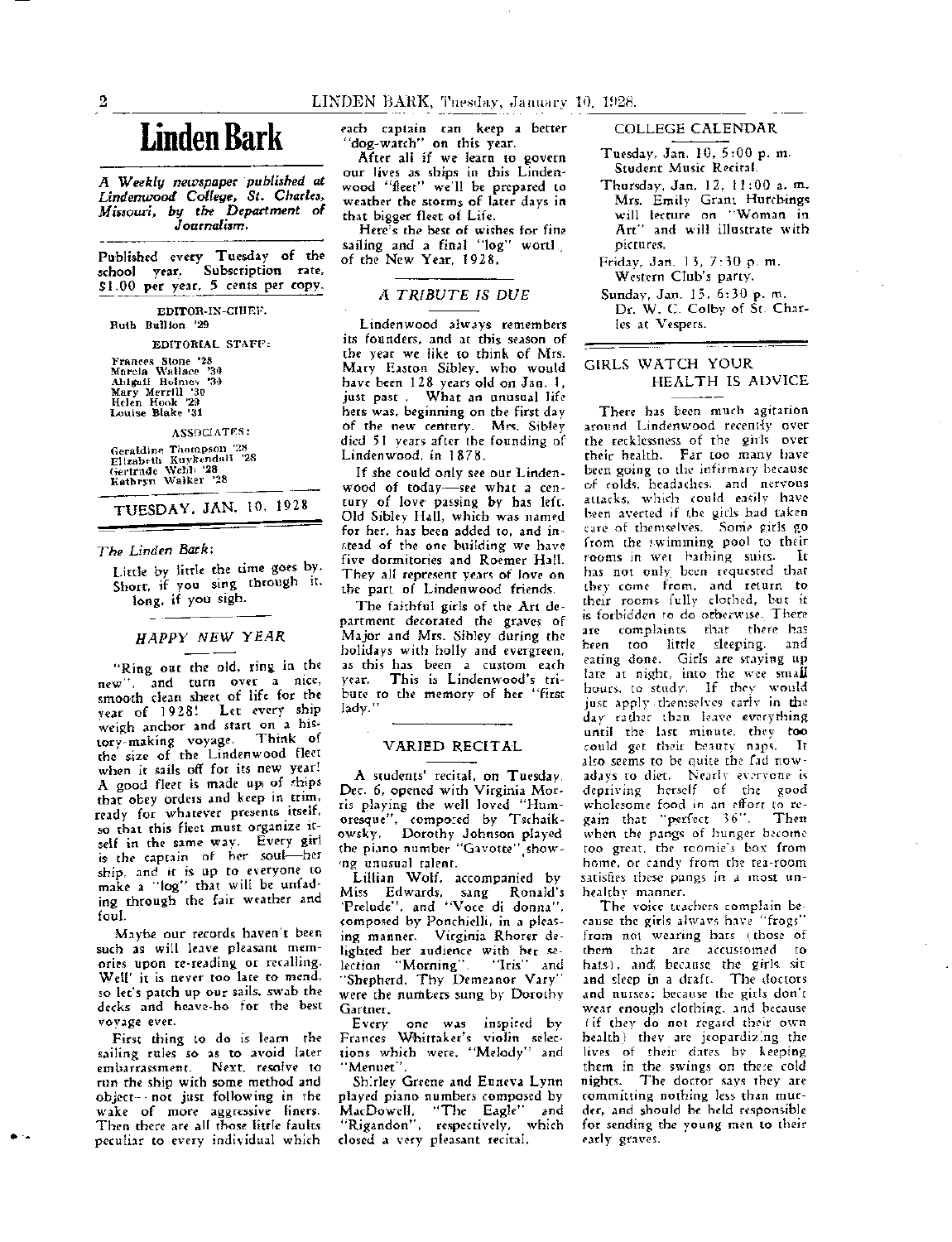#### TWO SENIORS COP SONG CONTEST PRIZE

Again the Seniors have come to the front. They are keeping up the good work that the Seniors<br>should. This time two of the This time two of the Seniors have walked off with the song prize. Helen Roper wrote the music and Kathryn Walker wrote the words. Both of these girls are well known. Helen al~ *ways* plays for the Seniors when they sing, and it is usually Kathryn that writes the words for our songs.

The following are the words of the song:

*"Dearest of All, Lindenwood"* 

Lindenwood, we're loyal until the last,

Ideals you instill forever.

- No school can equal your glor~ ious past .
- Deeds of today do your future forecast

Each girl must ever remember.

Nourished and loved till this

Worthy of the one whose dear vision came true.

Ours just to take, not scar it, Ours just to make not mar it,

- Dearest of all, Lindenwood! Lindenwood, our Alma Mater
- so dear.
- In our memories you shan't perish.
- Not one shall fail in the *w.iy*  you made clear,
- Duty will guide us though we.re far from here,

Ever out college we'll cherish.

Nourished and loved till this century new,

Worthy of the one whose dear vision came true.

Ours just co take, not scar it, Ours ju\_t to make. not mar it, Dearest of all, Lindenwood!

#### LETTERS

#### By *Helen* Kidd

A living spirit, hidden in a mass o:: scratches on a piece of paper, peering in and out among the words having the power to cast the reader down into the depths of gloom or bring him from the darkness into the light of lights, happ:ness. This supernatural power is none other than the spirit of a letter.

Letters are of all shapes and sizes, They come from all sources and all some are thick, others are very thin.

parts of the world, but one from home usually.causes a great deal of excitement.

"A letter from home. Yes, and here is one from mother, too."

The glad shouts ring through the college buildings. Mother has just entertained her club, and she tells you the complete menu. Hun-<br>gry? Why. you are just starved. Why, you are just starved, and hearing about mother's fried chicken does not help matters<br>any. Your favorite salad, too. Your favorite salad, too. Mother tells about the dessert she had, and how everyone thought it was so good. Would a dish of that dessert taste good now? Need you ask? Why, just think of the last time you sat down to a big dish of it, with lots of whipped cream over<br>it. Mother rells how everything Mother tells how everything *looked,* and just how it aIJ tasted, until you can see the spirit running around over the letter in shapes of fried chicken, salad, and dessert. Mother has been very busy and she is t:red, but she is going to send you a big box soon. The last statement causes many shouts and screams, until your roommate tells you rhe House Mother will come to your room if you don't calm down.

You finish reading mother's letter somewhat more calmly, for she just tells about the things she has been doing. You turn co father's letter. He usually writes in a rather stic way, but you can read in between lines and see that he misses you a great deal, but he does not want you to know it. Father used to be somewhat of an artist, and he draws cartoons all over your letters. This breaks his reserved style somewhat, then all of a sudden he begins to tell you about money, and his lusiness at home. Again he is the *busines:;* man, and *can not* break away even while he is writing a letter to his only daughter, but you love to get daddy's letters, for they always seem so calm and reliable.

The days go by calmly and uneventfully enough for you, but not so for your girl friend who is attending a co-ed. You read her letters two or three times; at first you can not believe, she surely is teasing you. Well, months go, but now life is so different. She tells you how many dates she has. She is ''just wild'' about the football hero, and he has taken her several places already. You know all about the clothes she wears, and that she is go:ng to get a new dress for the varsity, and she has a dare with Rod, the football hero. Before you finish reading her letters you know everything she thinks. and the o:d

spirit revives and goes hopping all over doing little pep dances.

The pep spirit is replaced by a far more- newsy spirit. for a boy friend from home writes and tells you all of the news. No, it is not a love letter. The boy friend was in school with you, but he is unable to go to college this year, and *is* working in hopes that he may be able to go next year. He tells you of the girls he has been going with, and what everyone is doing. He has just bought a new "stripped down" and he tells you that this one has a seat, a steering wheel, a hood, and three tires. He and some of the other boys went hunting, but all they found was a cold, for it has been cold at home, and they came in on the rims, with the engine boiling, and nearly out of gas. These letters are read and re-read with pleasure, and you only wish there were more of chm.

Sillly, foolish, and more foolish, are the letters from the boy you went with last year. He tells you how much he misses you, and that the old town does not seem the same with you away. He wants to know why you do not write more often, for he can hardly wait from one letter until the next. When you come home Chistmas he wants a date every night, and he says he hasn't had one date since you left. You know it is not so, and you *make* up your mind not to write any more, but by that time you are reading the next sentence. What! a box of candy is coming. Well, you sit down immediatedy and write a nice, long sweet letter in hopes more candy will follow.

There are other letters too, some from girls and boys you bave<br>known in school. Usually the known in school. spirit of these letters is interest. Perhap; a letter from an aunt or your grandmother may be included here. You usually know what they are going to say before you open them, They tell of the things they have been doing, and always tell you to study hard, and be a good girl.

A well-written letter is received. The contents are clearly stated, and it is not very personal. Can you not guess? It is from a dear teacher, 'who has been fond of you. She wants to know all about your school, how you like it, and if your studies are hard. She wishes you the best of *luck.* 

There is another type of letter that is cold and formal. The spirit in this letter is so cold he is nearly frozen our of letter entirely. The

3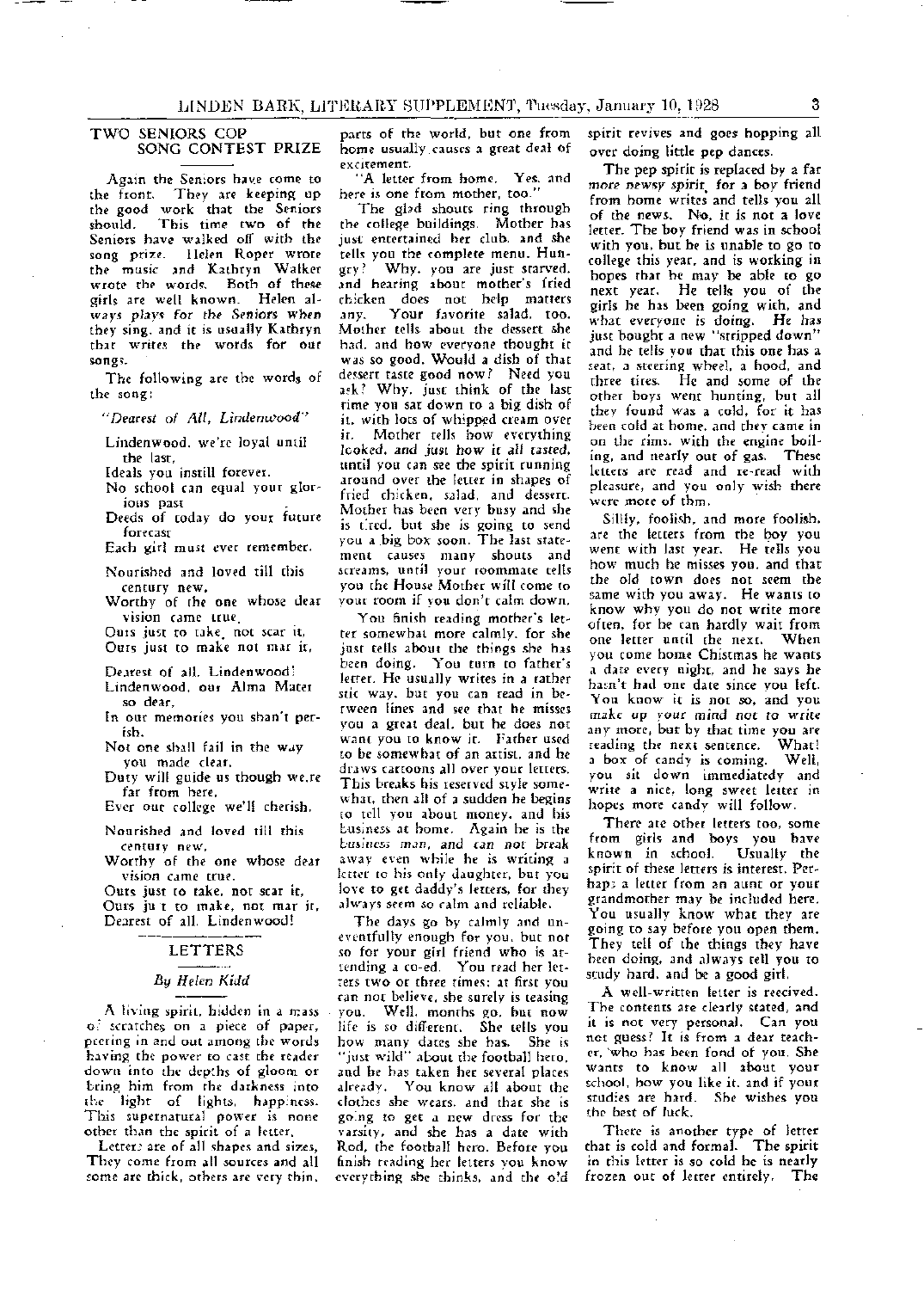letter briefly states some cold facts concerning money matters or some similar uninteresting matter. These letters are not a pleasure to read. You probably know that they are business letters.

I have spoken of only a few types of letters, and there are many others, but I have time for no more. All letters are invested with a spirit This spirit has the power to change your whole life, to make you happy and sad by turns. If you have not seen him, look a little more closely in your next letter, and you will see him hopping around the words and over the lines. If you cannot see him, you cannot possibly fail to feel him, for you cannot escape the spirit of a letter.

LIFE'S INTERIM

#### *By Mary M etrill*

Into the hushed dim morning where My eyes have need of sight, Where the way is splitting silence, The gods come bringing light.

And soon the sun is shining bright On sheaves of cinnamon phlox, In the garden of all human lives Made blue with forget-me-nots.

The cays go on in swift accord Together in slow song, Life sings so long, and then is gone. But a strange refrain lives on,

The sun has tinted all the west Gold yellow as the birches, The birches stand like candle flames On altars of the churches,

Whh twilight, pictures on the river The water is like time We muse on over old events Then float on down the line,

The pines are making love tonight Swaying, dreaming, singing, Never knowing that the stars Arc precious dreams forsaken,

For the time of a clock tick, the world does pause,

For the space of one deep breath From the silence of unknown distances

Comes stalking his Majesty Death.

#### TYPICAL COLLEGE FEAST

#### *By Gloria Butterfield*

At ten 'clock with a disgusted manner, I throw my pencil aside, my books on the window, and start toward the door. After tripping over the bridge lamp and licking aside the rug, I reach it.

What sights my eyes behold!girls from our halls, dressed in pajamas, girls from adjoining halls, with coats covering scant clothing. They shrick as they see gayly cretonned bedspreads and curtains, an old-fashioned fireplace, boudoir pillows and dolls thrown on an overturned trunk, two sets of chairs, and a study table-all which constitute the setting for one of the most informal and delightful experiences of college life-a feast at "rec". But their happy smiles fade perceptibly when rhey see no food,

I laugh, then drop to my knees, and drag three boxes from under the bed, The girls chriek, reach into the first box. and pull out bunches of luscious grapes, bright ruddy apples, and large juicy pears. The second and third boxes contain delicious fresh "lady fingers", and nut stollen, with a jar of blackberry jam for tartness.

All too soon we see it is tentwenty-five, and hasten to close the boxes, and push them back into their most excellent hiding p1ace.

Each girl makes her short hegira to her room, shouting her appreciation of the feast. With the last each, dying away in the halls. mingle3 the shrill "lights out" bell.

#### LINDENWOOD SPIRIT

#### *By Edna Baldwin*

Not just to do --but to do our best Not just to win;

Not just to play-

- But to be ever ready for the test.
- Never to worry about what might have been;
- To face the struggle day by day and, like a solitary flame,

Guarding our Welcome gateway to the West,

Keep to our purpose-- and so play the game

That afterwards none dare to sneer or blame.

#### SENOR ENDARA,

#### EL PHOTOGRAPHIA

#### *By Betty Jack*

Yes, he would make special rates fo the senior class, but, only if eevryonc came to him. What? No, he could consider nothing under ten dollars-well, perhaps, yes, as a special present to the graduating class, he would make them nine dollars and fifty cents. Oh yes, he would promise to have

them finished by the twentyeighth. Was he not noted for his promptness?

I turned from the telephone very much pleased with myself for having come to a reasonable agreement wth Endara about the price of our senior class pictures. However, not having had much faith in Endara's promptness, I had made an appointment to have my picture taken that Friday.

As I had never been in Endara's studio and had heard a great many conflicting stories about it, I looked forward with much pleasure to my first sight of this little Spanish photographer and his shop.

At last Friday arrived and, after making myself appear as attractive as possible for the ordeal of having my picture t2.ken, I walked boldly down Central. past the Santa Anna Plaza, till I reached the entrance of the studio. Perhaps I should say the steps, because that was all that could be seen: a narrow hole-inthe-wall filled by a long dark staircase-leading up to the second floor.

After climbing endless steps, I knocked twice on the door before it was opened by a young Spanish boy who asked me to sit down. While I waited for the appearance of Senor Endara, I glanced around the room. The walls were covered by pictures-pictures of men and women in costume, some pretty. others not *so* pretty, but all with a curious attraction, Perhaps it was the way they were arranged, perhaps it was because they lent a foreign air to the surroundings. Straight chairs were placed in the corners and along the wails as in a ball-room. The pane of the one window was painted white and,save for one place where it had been broken, it was impossible to see the other surroundings.

After several moments I grew tired of waiting for this Senor Endara, and walked into the next room. On entering, I was much surprised to see him sitting in a comfortable chair at his desk, looking over some old photographs,

"Buenas dias, senorita, y como csta usted hoy?"

He said this so pleasantly and I was so taken aback at the sight of this little man utterly unaware, at least from appearances, that he had kept me waiting, that I had not the heart to be sarcastic, and instead answered,

'Unecho buenos, gracias,"

At one end of this room was a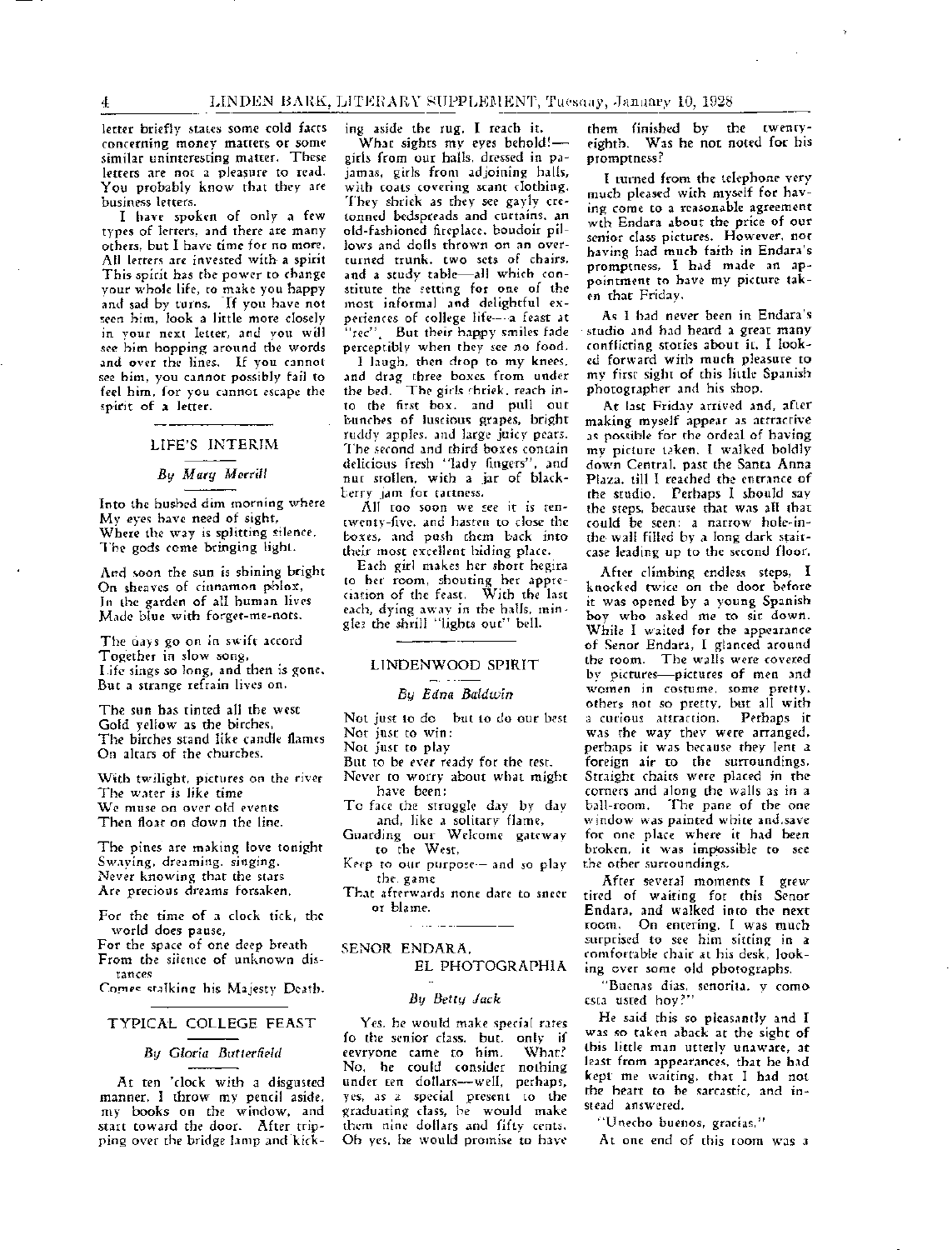very poor painting of a huge bouquet of roses in a tall earthenware vase, having in the background a marble fountain, such as one would see only as backgrounds for the Spaniard's idea of an American millionaire's yard. This scene took me so by surprise that instead of laughing, I could only gasp. Senor Endara smiled, very pleased with himself and his studio, thinking I was taken aback by its grandeur,

After I had seated myelf in front of this ''scenery", he turned on four bright lights. Then he adjusted his camera, glancing from under his black curtain to tell me to move my shoulder a quarter of an inch lower and to tilt my face a little to the left. Then he would draw back to view the effect and, uttering a *cry* of protest, would rush forward and move my head en eighth of an inch lower and draw one of the lights a little closer. This continued for about a half an hour till he became exhausted; then, suddenly, when I was lookng my worst, he snapped the picture. It was exactly the same with the next three poses he took, unless, perhaps, they seemed longer because I was tired.

When it was all over, I slipped on my hat and turned, expecting to see him slouched down exhausted in his desk chair-but no, he seemed even livelier than before and was at that moment picking up my handkerchief. As he handed it to me with a gesture, he said in a clear Spanish tone, "Your pictures will be excellent, senorita, but they could not be as perfect as the original."

THE COMING OF A FRESHMAN

#### *By Elizabeth Caldwell*

I had been to high school. I thought I knew it all

I had been to dances and this and that swell ball,

- The rest could worry about it but what was it to me
- slcod in awe of nothing, for I was eighteen, you *see*
- ran around the country with a certain rose bush thorn,
- Then September the first so early in the morn
- I started to get ready by buying a coat and hat
- Getting a few new dresses, for I knew ''I'' wouldn't get fat.
- The time came for leaving and parting words were said

 $\sim$ 

I still was not worried with a new hat upon my head.

All the way up I was thinking Oh! how glad they'll be

- When they find that it's no other than the dear little girl who's me
- They'll all rush to say "howdy" and take me over to tea
- And I will scold them severely for being so familiar with me.
- But I was to find out different as I climbed from the bus out there
- No one came down to meet me,, no one seemed to care.
- I climbed that hill most crying, my bags, my coat and me
- lt was a long way up here and I'd stop by every tree.
- Do you suppose they don't care if I'm coming?
- Do you suppose they won't soon come running?
- Do you suppose they don't even know me?
- For no one paid attention as I spoke to those I'd see
- Oh! bow could I stand it, for I was nothing to them,
- I was just another freshman that they couldn't see through the dim
- But I decided to stick it and make chem sorry some day
- That they had treated this freshman in such a cruel way
- So ler's alJ try together to make them proud of us
- So the next time they'll all come down to meet *us* as we climb our of the bus.
- For "ole" Lindenwood we love vou and we're going to do our best
- To m"ke you love "us" along with all the rest.

#### IN THE MISSISSIPPI VALLEY

#### *By Helen Oliver Hok*

In the Missiscippi Valley Where the rolling fields spread wide All the corn was shocked for winter And the stacks stood side by side.

All the apple trees were laden With the grist for cider mills While the maple, elm and oak trees With their colors burned the hills.

It was there in old Missouri In those glorious, golden hours, That a boy and girl came fleeing From the city's smoky towers.

- It was there they watched the twillight
- Paint the bluffs a deeper blue,

It was standing there together That they made a promise true. And then back into the city To the roiling, dreary marts They returned to joy and labor With the glory in their hearts.

#### A NIGHT

#### *By Grace Terry*

And softly now the shadows fall Throughout the dewy earth, And blue the sky has turned to

gray

Thus o'er the dewy earth.

- The birds are flitting to their nests The little ones to lull,
- The bull-frog wakens from his sleep
- And brightens up the dull.

A man appears above a wall Near hidden in the gloom, A maid looks down upon the wall From darkness of her room.

And darkness falls across the sky As man and maid have gone A star falls on the dewy earth And now the day is done.

The moon begins to cross the sky, The milky way is clear A cloud or two obstructs its path And solace seems so dear.

But here and there a light appears And fires do flicker so

The man and maid are far away As onward do they go.

The country round is all asleep

- The clouds have disappeared,
- And now the hour when ghosts do walk

And morning hour is neared.

The moon has nearly crossed the sky

The bear has gone to bed, And now the night is going fast

When man and maid are wed.

The moon has gone down in the west

The stars are nearly gone

And left is but the morning star Who shines out all alone.

And slowly now the sun awakes And sheds its rays of gold, And birds do twitter in their nests As they did do of old.

And softly now the shadows lift Throughout the dewy earth, And grey the sky has turned to

blue

Thus o'er the dewy earth.

Happy New Year.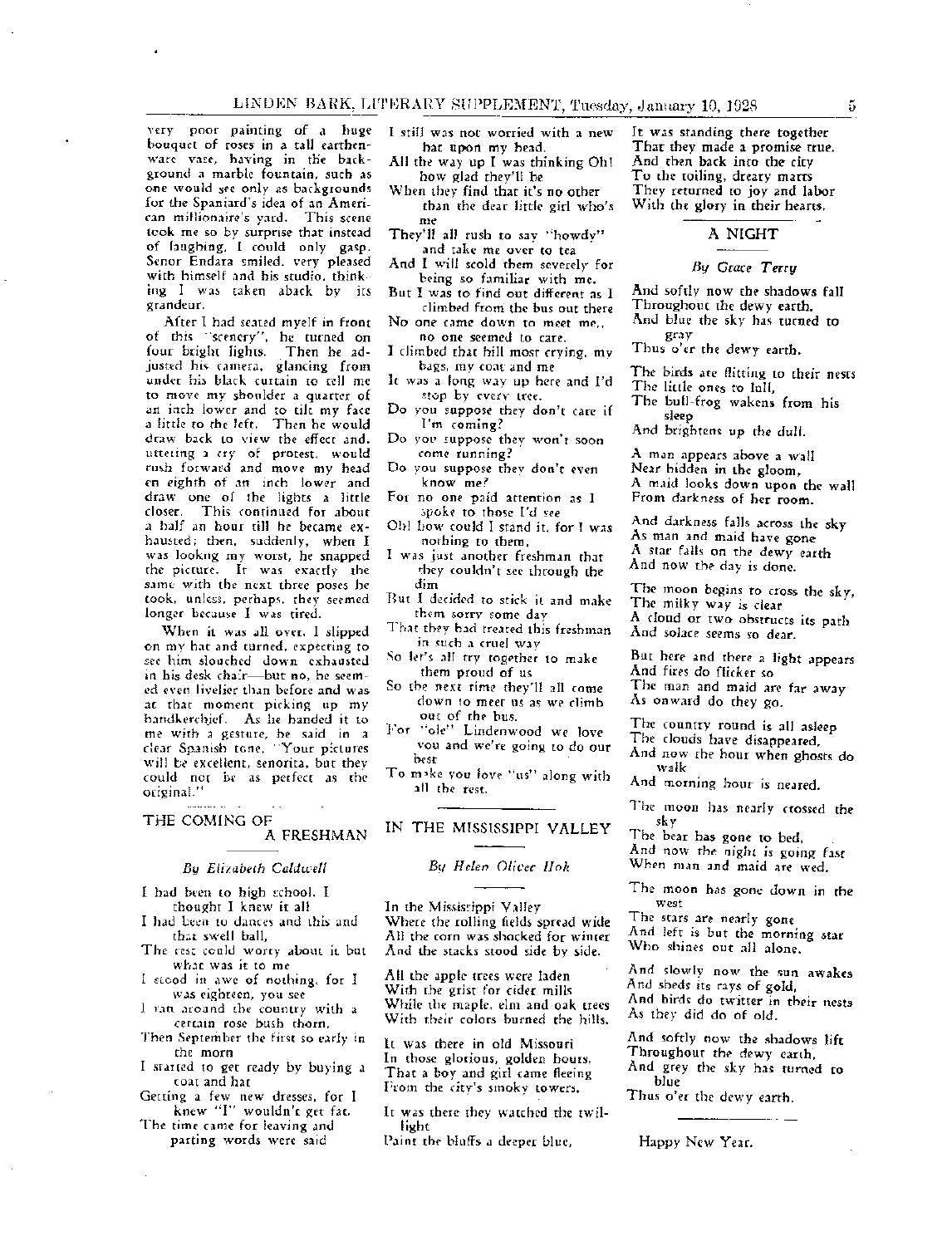#### THE DREAM

#### *Bu Katherine Palmer*

A lovely dream, loosed from its fold

Of coral mist and sky,

Soared to the he'vens one glowing morn,

As angels were fiying nigh.

Lifting *it* up into sofr hands, Wrought to enfold a gem, They floated gracefully along; Each took a part with them.

Some took the colors that transform Love on life's varied loom, Some held small wisps of lavender That came from reveries bloom,

A golden bit of memory dung

To the fingers of one,

And as she dipped among the clouds,

It glistened in the sun.

All suddenly they heard the call

That bade them tint the sky, And thrqugh the dappled dawn they flew

Celestial birds on high

Each radiant being from heaven's court

Where beauty is supreme, Used the part that she had taken From out the mystic dream.

They scattered wide, from out their vials

Of paint the rainbow hues

That robed the world in resy light,

And mixed the red with blues.

The beauty, memory and love Fragments of reverie,

And all the light fantastic shapes

In that ditam harmony.

Changed to misty clouds of white, in

Thousand liveries dight,

Unclasped from out the angels' hands

They floated in the light.

The waking world looked up and saw

The beauty of *the* sky, But *never* glimpsed the hidden

dream Behind the clouds on high.

#### AN ARTIST

#### *By Marr; Shepherd*

Snip, snip, went the shining *nickel scissors,* flourished by a clean white hand which seemed to belong to an arm in an immaculate lavender sleeve, and that, in turn, to a wiry little gentleman in a smock of

the same distinctions.

The scissors had been snip, snip, snipping away at this surprising rate of speed for many minutes, with a decisiveness that comes only from competence. I dared to look up, and into the mirror. What relief! That which I had feared had not happeend. Instead my golden Jocks had taken on new and attractive proportions, and were still present in quite sufficient quantities. The effect was one of sweeping bangs across the forehead and a delicate suggestion of shingle on each £ide. Even I had to admit that it was becoming.

"Oh, do you not like it now, my dear young lady?" And the eyebrows of Jaques became verit*able question* marks,

''You see here is the high forehead which calls for the wave. And the shingle-ah, how your head becomes the shingle!" This I knew to be subtle flattery, but I forgave him in my heart, for what woman does not like to be flattered?

"Now just turn your head a little to this side. Good. I will soon have finished you.'

I oblig:ngly obeyed, which was the only thing to do, and became absorbed in Jaques's English, which wasn't what it shuld have been, as he went on talking. sometimes to me. sometimes to himself- so obsorbed was he in this his work, this his arr.

To Jacques, it was just as neces sary that each individual have the most fitting type of hair cut as it was to have a haircut at all. What a very sane viewpoint-if one is able to afford the prices of the fitting one. But Jaques's name, on the payroll of a cetain beauty shop, stood for large sums of money, weekly.

As the enip, snip, snipping went on and on, I loved to glance about the charming little room, done in soft tones of lavender and cream, which was his workshop. The woodwork and fixtures were spotless. To break the monotony, however, of extreme orderliness, there were deftly placed here and there a hanging basket of flowers, a magazine flaunting a brillianthued cover, an interesting old French print or two, and, yes, smoking stands.

Suddenly the scissors changed places with a talcum brush, the brush flourished around my neck like a puff of wind, the brush was exchanged for a hand mirror, and things began to be untied and un-

pinned-I realized that the end had come.

I was especially lavish in my praise of his, efforts just to see Jacques beam with pleasure aod satisfaction. Then he shrugged his shoulders as if to say that anyone could have done as well. With much bowing he escorted me to the door and asked me to "come again, please."

As I pasesd out through the lounge, adjacent, I was nt surprised to see five or six, hopefully waiting in case someone should fail to keep her appointment. Such is the fame of Jaques.

#### OUR JANITOR

### *By Lorna Burkhead*

It was his face that first greeted us every morning, as we entered the school building. His early morning duties as janitor having been finished. Mr. Faye always took his place in the old wooden chair near the front door. His sharp eyes took note of every pupil that entered. A solicitous, "Your sister  $_{\rm{sick}}$  this morning?" or a good natured, "You planning hookey again this week, sonny?" were common Mr. Faye stood guard at the entrance with a broom in each hand. If a child slipped by without brushing the snow and ice off his clothes, he was severely reproved. But if a little g'rl came in complaining of her cold fingers, he was the first to help her unfasten the buckles on her over hoes, and to unpin from her collar .the string connecting her cwo red mittens. When it was almost time to ring the last morning bell, he often went to the door to call the children playing outside. Then he would laboriously ascend the three flights of stairs and ring<br>the bell. This duty accomplished, This duty accomplished, he eased his way down again and tcck his position by the door. As a dilatory scholar entered the janitor would pull an elaborate watch chain from his rather dirty overalls, and remind the pupil that he had only two and a half minutes to get to his room.

Then one morning we overheard the superintendent enumerating a list of grievances, while Mr. Faye maintained an obdurate- silence. Regretfully we learned of the dismissal of our sympathetic old janitor. He becomes a peddler of pencils and shoe strings and often he can be seen standing on a corner talking to some small child.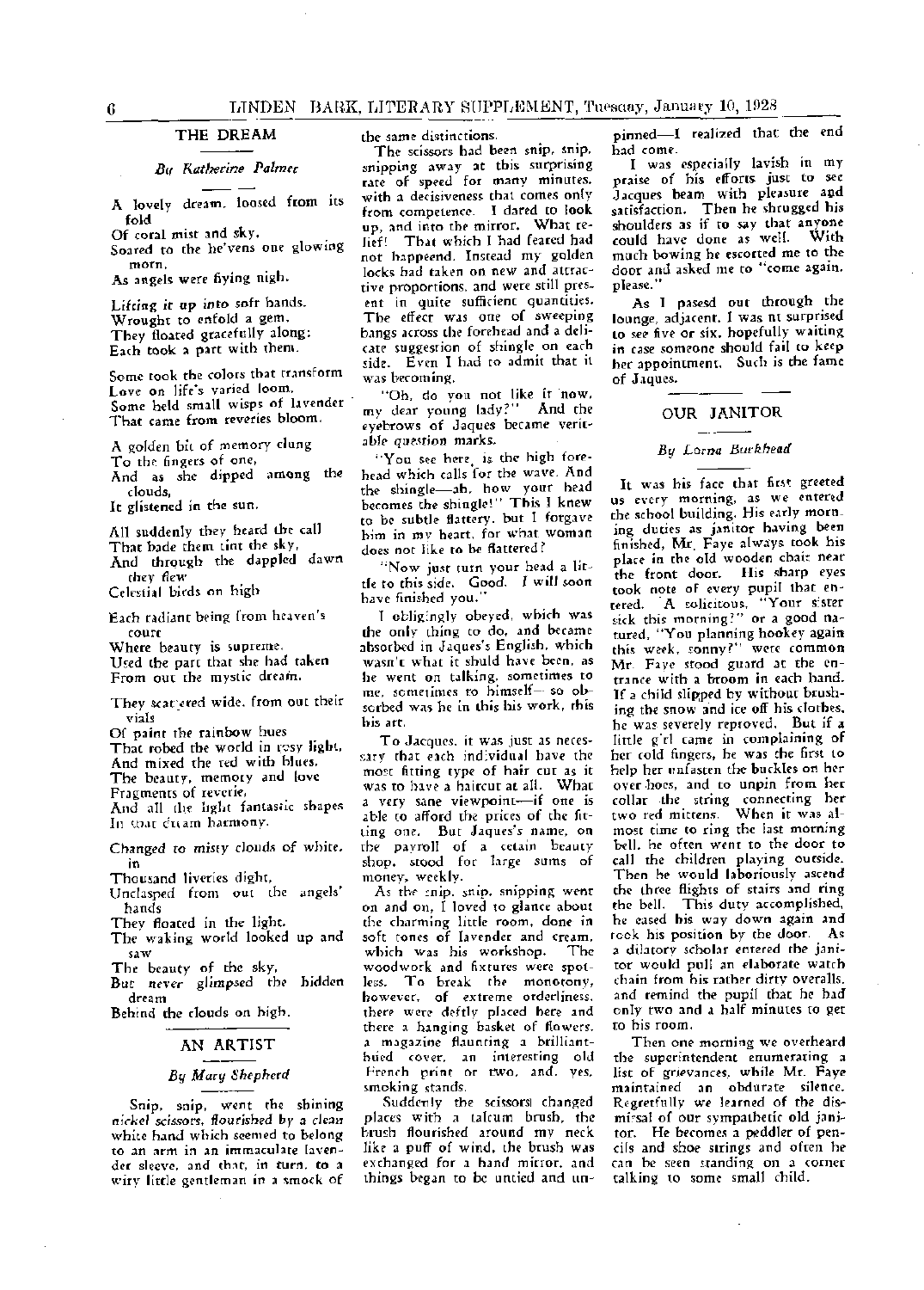SANTA CLAUS GOOD TO

### A CHRISTMAS TEA PARTY

The English club of Lindenwood gave its Christmas party on Thursday December 8th. in the parlors of Sibley Hall. Gipson served tea to the members from a prettily appointed table. The old silver tea set used added to the attractiveness of the affair, Cakes and mints were also served, The program which followed was very well worked out and was greatly enjoyed by all. Christine Bently read the "Beggar boy at Christ's Christmas Tree," by Feodor Dosteivsky. Then Mary Mason describd a u:al old fashioned Christmas by different stories written by Dickens. Larerly Mary Elizabeth Sawtell read "Old and New Christmas Carols". Grear plans are laid by this organization for the coming year and the party brought to the close a verv successful year.

#### $\mathbf{1}$ ELMER LOUIS WERNER, JR.

Mrs. Elmr Louis Werner who was formerly Miss Helen M. Kready, announces the birth of a son on November 21. The baby weighs seven pounds and is a Junior going by the name of Elmer Lou:s. Helen was a student here at Lindrnwood in 1921-1925, and did much to distinguish herself. She was the Treaturer of the Senior Class, Vice President of the Student Cuncil, Vice President of Alpha Sigma Tau and the Literary Editor of the Linden Leaves. She graduated in '25 with an A. B. degree.

#### FRANCES STONE WILL ADD **A MAN** TO B. S.

Frances Stone, one of those snooty seniors. has good reason to b~ high-hat now. She is wearing a gorgeous solitaire on the ring finger of her left hand. The lucky man is Ray Morgan of Granite City, Illinois.

Frances is tbe daughter of Mr. L. Stene of Wauwatosa, Winconsin, and is graduating with a B. S. degree in the spring. She is one of the Journalism editors, and is on the tea-room committee

Mr. Morgan attended Illinois University and the Westinghowe School of Electricity, in Philadelphia. At present he is associated with the McGraw Electric Appliance Company as manager of the Appliance Department.

#### LINDENWOOD CLUBS

Alpha Sigma Tau showed Friday December 2, that as students they may be good, but as hostesses they are knockouts. The gynasium never looked more Christmasy. The walls were covered with snow white paper and red bells while icicles and bells hung from the lights and ceiling. The orchestra pit, wherein played the College Ramblers attired in sporty blazers and berets, was supported by tall red candles. A beautifully decorated tree with l:ghts formed a holiday note, and a huge Chrstmas package covered, yes, the stall bars. But most interesting of all was a huge snowball at the far end of the gym. with numerous smaII packages around it. The mystery of these was solved when seats were arranged around the snowball and faculty and students waited to see what Dr. Roemer would say. He proved to be a messenger from Santa Claus, and wanted to present the various clubs and organizations with remembrances from St. Nick.

Lindenwood's Greek letter fraternities were each given a gift: Alpha Mu Mu, a piano; Apha Psi Omega, miniature stage; and Beta Pi Theta a French Flag. The A. A. received a football; the Commercial Club, a bank; and the Home Ee, Club, a stove. The language clubs were not forgctten, for the English was pre sented with a copy of Mother Goose t'bymes: the Spanish with a typical sombrero: and the Latin, a vase. Last but by no means the least. the International Relations Club received an atlas, and the Art Department a box of paints.

Then Dr. Roemer announced that as a result of the Linden Leaves popularity contest Miss Sue Campbell was Lindenwood's most popular girl, and she stepped from behind the snowball, most effectively gowned in a white taffetta formal. Mrs. Roemer placed on her head the crcwn with its miniature Linden Leaves on the front, and with Sue, followed by Dr. Roemer and Frances Stumberg, president of Alpha Sigma Tau, led the grand march. Then the popularity queen received the congratulations of her many friends, and the dande continued till everyone was ready to call it a night!

Read the Bark during 1928.

(Continued from page I, col. l)

to Chicago. They are now at home in Detroit.

The bride attended Lindenwood four years, receiving her B. S. degree in 1925. She took part in a great many activities acting one year as Editor of the Linden Leaves, serving as President of Alpha Sigma Tau, Athletic Association secretary and as an active member of the Y. W. C. A.

A lovely wedding was that of Miss Heien Millsap, of Joplin, Missouri, and Frank Hampton Shelton, which was solemnized at 4 o'clock Christmas day at the home of the bride's sister in Joplin. An altar was formed of tall baskets of snapdragons tied with lavender tulle, bowls of pink roses and ferns. After the ceremony, tea was served in the dining room which was decorated with the same color scheme of lavender and pink. The bride wore a lovely afternoon gown of pink chiffon and velvet, and carried pink roses.

Mrs. Shelton is a charming young woman. She- attended Lindenwood durng her academy and college years, and received her A. B. in 1924. While here she was very popular, and held the offices of vice president of the Student Council, and also of the Y. W. C. A. and presdent of her class, and a member of Alpha Sigma Tau. Mr. Sheldon is a graduate of Missouri University arid is a member of the Phi Kappa Psi fraternity.

Mr. and Mrs. Sheldon will be at home in the Robertson Apartments in Joplin.

#### HOME ECONOMICS TEA

The home economics department held forth at a most delight ful Christmas tea, December 7. This department should be and is renowned for its delicious tea panies and at this particular one they quite out-did themselves. A clever guessing game- was enjoyed by all, when the textile students were given an opportunity to exhibit their knowledge of materials as they pondered over the best sort of material for a fat man's wife's cousin's brother's sweetheart's dress to be made of etc. Jean Whitney's Christmas reading was appropriate and clever, following which was served the two course luncheon.

Happy New Year.